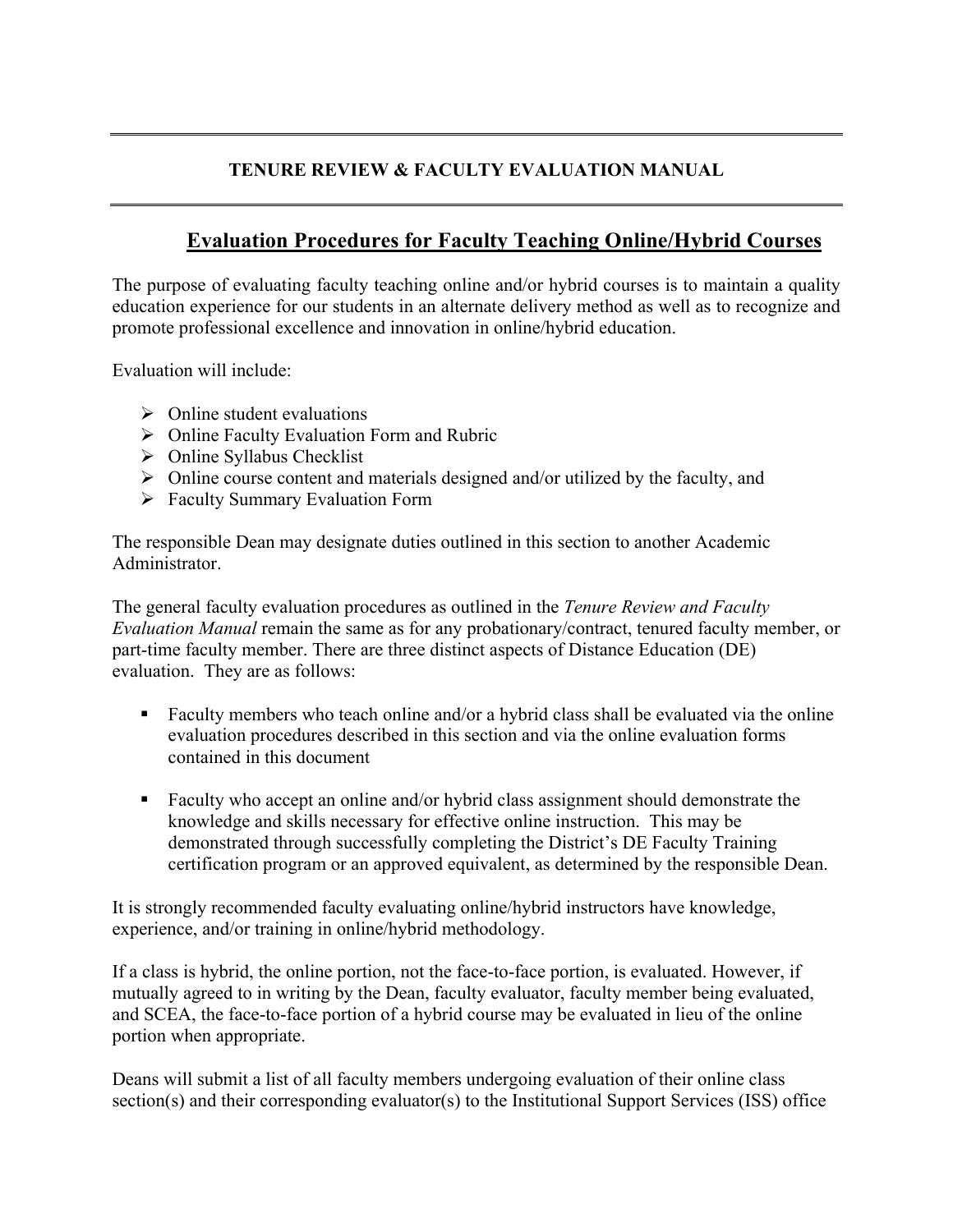or through the system designated by ISS. Upon request for access from the evaluator, the system or the designated personnel in the Online Learning Center will reference the list previously sent by the Dean. The class will then be made available to the evaluator based on the contractually agreed upon process. The evaluator will be given the role of "Evaluator" in the CMS. Any questions regarding access should be directed to the Dean and the Tenure Review Coordinator. The evaluator will have access to the online class for a period of one week within the evaluation window, with a minimum evaluation time of 50 minutes and a maximum evaluation time of 4 hours. If a problem prevents access to the class for the week or the 4-hour period, the evaluator should contact the Dean for a review of the circumstances. In the event of contractual or other concerns, the Tenure Review Committee may encourage the faculty member to contact SCEA.

### **Online Evaluation Procedures for Probationary/Contract Faculty Members:**

In addition to the general online/hybrid evaluation procedures articulated above, the following procedures apply:

- 1. Each semester and for the duration of the tenure review process, faculty members undergoing tenure review will be limited to teaching up to 50% of their regular teaching load to online or hybrid courses. The committee shall evaluate online as well as face-toface courses equally.
- 2. The committee structure for online or hybrid courses shall be the same as any other probationary/contract Tenure Review Committee.
- 3. The probationary/contract faculty member will include in their tenure review portfolio a hard copy of the online or hybrid course syllabus and sample materials for each online/hybrid course taught.
- 4. The students enrolled in an online/hybrid class will be given the online student evaluation during the student evaluation window so that a report on the student evaluations may be compiled by Human Resources. Student anonymity will be maintained from administrators as well as from the instructor. The Dean will receive a report containing the results of the student evaluations from Human Resources and will share that information with the committee m embers and the faculty being evaluated. A copy will be provided to the Tenure Review Candidate.
- 5. The District-approved Faculty Evaluation Form O and Syllabus Checklist Form O (for online courses) will be completed by the Tenure Review Committee members by accessing the online course. The evaluator will evaluate one week of instruction or the equivalent, as determined in consultation with the instructor. The evaluator will arrange a meeting to review the course evaluation within one week of evaluating the online/hybrid course.
- 6. When the tenured faculty member completes his/her evaluation of the instructor's online or hybrid course, the faculty evaluator will send an email to the instructor within 48 hours via the District email system to inform the instructor that the online class observation has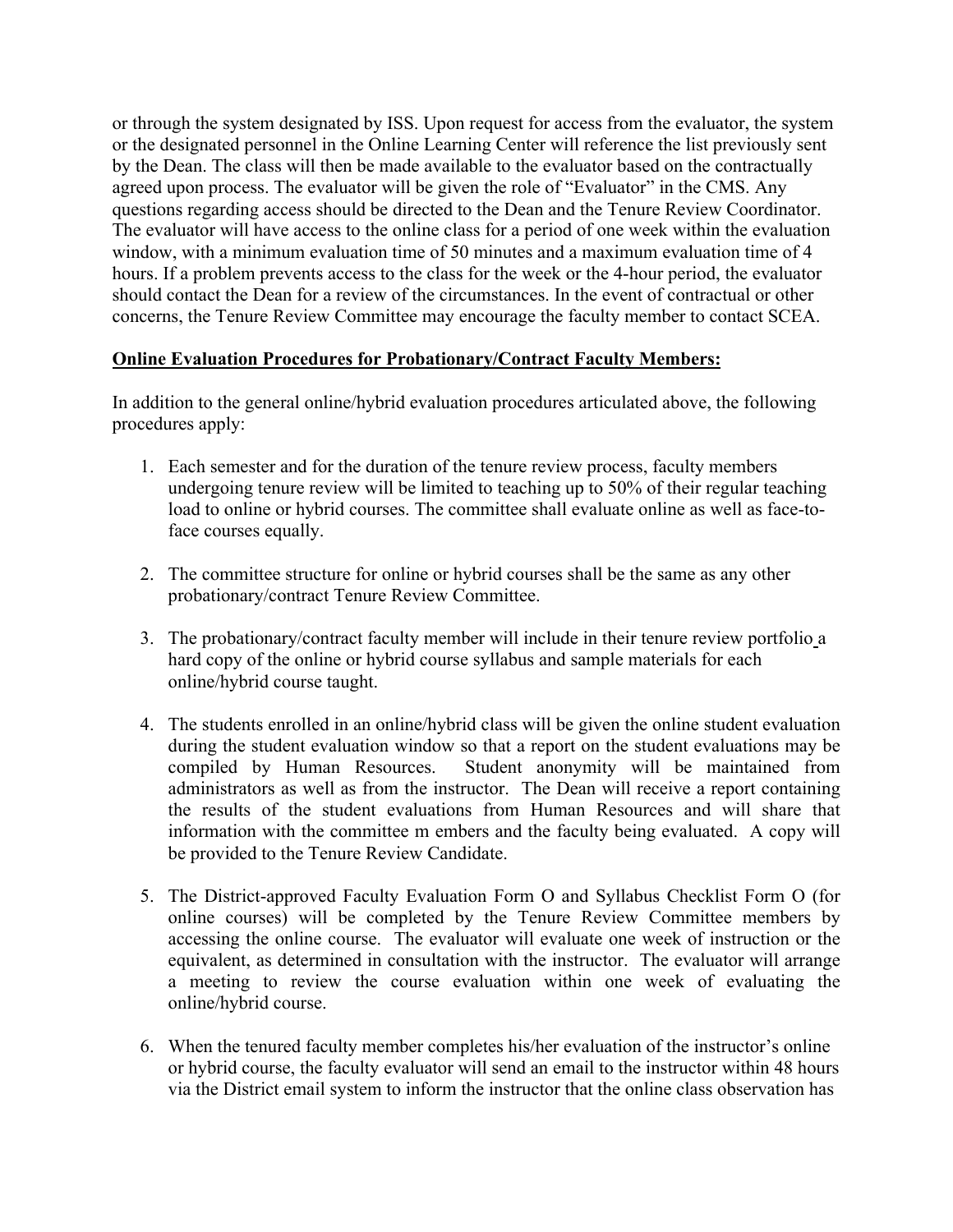been completed. This email will serve as documentation that the online or hybrid course was evaluated within the evaluation timelines.

7. Both the student evaluation report and the online faculty evaluations will be shared with the entire Tenure Review Committee at a meeting to draft the Summary Evaluation. This information shall be included in the faculty's Summary Evaluation and will be shared with the faculty member at the final meeting when the Summary Evaluation is reviewed with the candidate

### Online Evaluation Procedures for Tenured Faculty Members:

In addition to the general online/hybrid evaluation procedures articulated above, the following procedures apply:

- 1. If an observation takes place, evaluator(s) for online or hybrid courses shall be the same as any other tenured faculty member evaluation and as such, may include a peer from the faculty's discipline or department and/or the responsible Dean.
- 2. Students enrolled in the online or hybrid class will be given the online student evaluations during the student evaluation window so that a report on the student evaluations may be compiled by Human Resources. Students' anonymity will be maintained from administrators as well as from the instructor. The Dean will receive a report containing the results of the student evaluations and will share that information with both the peer and the faculty member being evaluated. A copy will be given to the faculty member being evaluated.
- 3. The District-approved Faculty Evaluation Form O and Syllabus Checklist Form O (for online courses) will be completed by tenured peer and/or responsible Dean by accessing the online course. The evaluator will evaluate one week of instruction or the equivalent, as determined in consultation with the instructor. A copy of the evaluation will be given to the faculty member being evaluated after required signatures are complete.
- 4. When the tenured faculty member completes his/her evaluation of the instructor's online or hybrid course, the send an email to the instructor within 48 hours via the District email system to inform the instructor that the online class observation has been completed. This email will serve as documentation that the online or hybrid course was evaluated within the evaluation timelines.
- 5. Both the Student Evaluation report and the Online Faculty Evaluation(s) will be shared with the faculty member being evaluated. This information shall be included in the faculty's Summary Evaluation and a copy given to the faculty member.

#### Online Evaluation Procedures for Part-Time Faculty Members: